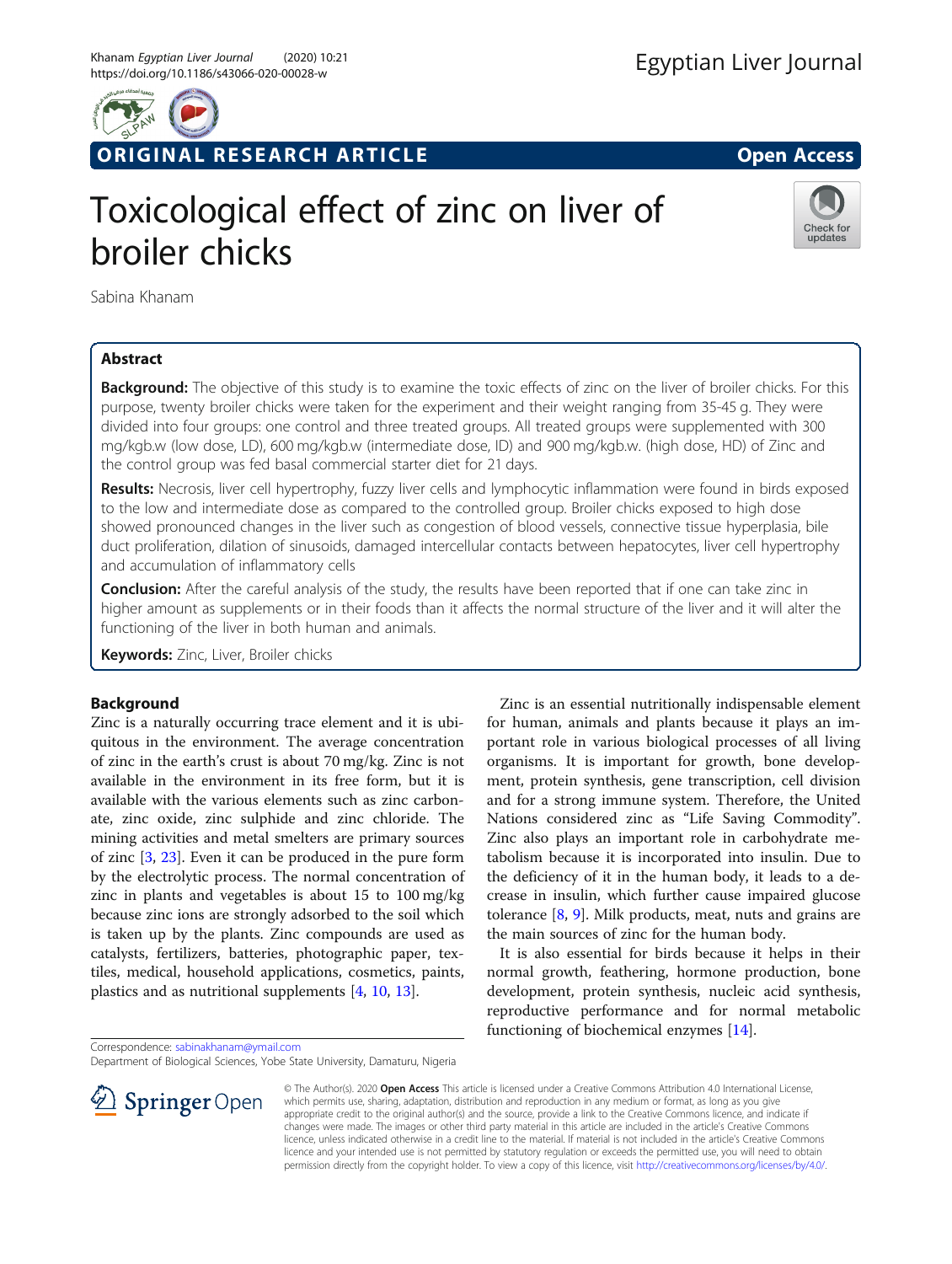Low zinc concentration may cause decreased growth, feed intake, and less production of insulin-like growth factor-I, growth hormone binding protein and growth hormone receptor. Generally, zinc is used in poultry diets in the form of inorganic feed-grade zinc, zinc chloride, zinc oxide, or in the form of organic acid and amino acid chelate. Nanoparticles of zinc oxide are also used in poultry diets as a feed additive. These nanoparticles fulfil all the basic requirements of the body by promoting the growth and feed efficiency. It also improved the levels of total protein, glucose, cholesterol and albumin [[5](#page-3-0), [12](#page-3-0), [19](#page-4-0), [24,](#page-4-0) [25\]](#page-4-0). There are some zinc compounds such as zinc phosphide that is widely used in insecticides and rodenticides which are highly toxic to birds, fish and some non-targeted mammalian species. Various workers studied that ingestion of metal phosphides may cause hepatic damage and acute liver failure, which leads to biochemical and histopathological alterations [[20](#page-4-0), [22](#page-4-0)].

The purpose of this study is to determine the toxic effects of zinc on the liver of broiler chicks.

## **Mathods**

#### Ethical statement

Animal studies were conducted according to the regulations of the Institute Animal Ethics Com mittee (IAEC). Registration no.: 34/1999/CPCSEA, ID no.: CDRI-Tox/ SYS/2008/01.

#### Study design

The experiment was conducted in the Laboratory of Reproductive Biology, D.G. College, Kanpur and Animal House of Central Drug Research Institute (CDRI), Lucknow.

Broiler chicks were quarantined for 10 days and it was confirmed that they were free of pathogen and any other disease.

Broiler chicks were kept in conventional condition (open system) and housed in stainless steel cages (800 × 14 cm<sup>2</sup>) in an animal house with room temperature 22  $\pm$ 3 °C, relative humidity 50-70%, photo period of 12 h. light and 12 h dark. They were provided with commercial broiler chick starter diet and water ad libitum.

## Experimental procedure

Twenty chicks were distributed into four groups randomly with one control group (five chicks) and three treated groups, i.e., low (five chicks), intermediate (five chicks), high (five chicks) dose group in the experiment. The chicks were distributed so as the average body weight of each group remains approximately the same.

This experiment was conducted to determine the toxic effects of Zinc on histopathology of the liver of broiler chicks of various levels of Zinc added to the diet of chicks. Control group was fed on the basal diet

(commercial broiler chick starter diet) while all treated groups were supplemented with 300 mg/kgb.w (low dose, LD), 600 mg/kgb.w (intermediate dose, ID), and 900 mg/kgb.w. (high dose, HD) of zinc for 21 days.

#### Experimental animals

Twenty day-old broiler chicks (Gallus gallus) of Caribro breed weight ranging from 35-45 g, were used in the experiment. Broiler chicks were purchased from Gajaria farm, Lucknow.

## Chemical used

The experimental animals were fed with zinc, in the form of zinc dust or zinc powder. It is a bluish-grey coloured pure metal powder. It is insoluble in water with boiling point 907 °C and melting point 419 °C.

## **Sacrifice**

After collecting the tissues the animals (20/20) were decapitated by anaesthesia using Ketamine of dose 0.1 ml/ 20 gm in the morning by 11 AM in the laboratory.

#### Histopathological studies

Histopathology refers to the microscopic examination of tissue in order to study the manifestations of disease. Systemic studies of the compound were analysed by standard histopathological techniques. Liver was taken for histopathological studies and kept in normal saline solution. After weighing, the organ transferred into a formal saline solution for 72 h, for fixation of tissue. Tissue kept in formal saline is taken out and kept in running tap water for 1-2 h. After washing, 4 to 5 mm small slices of tissue were taken and dehydrated with acetone and benzene. After dehydration, tissues were embedded with paraffin wax and blocks were prepared on block making work station SHANDON HISTOCENTRE-2. Surplus wax was removed by trimming. After trimming blocks were kept in ice and  $0.5 \mu$  thin microtomical sections were cut and the ribbon was formed by LEICA RM2155 MICROTOME. Float the section on a water bath (temp. 43-47 °C) and removed the wrinkle. Immersed the albumenized slide in the water and brought the sections gently on to the centre of the slide. Kept the slide on a slide warmer (temp. 43-47 °C) till the water was removed.

After section cutting, the sections were stained with haematoxylin and eosin stain. The process of staining is:

- I. Put the slides in a slide carrier.
- II. Then put those slides in jars containing xylene for 2 changes of 5 min each (Deparaffinization)
- III. Transferred the tissue in absolute alcohol for 5 min.
- IV. Dehydrated the tissue in descending concentration of ethanol viz 90%, 70%, 50%, 30% each change of 5 min.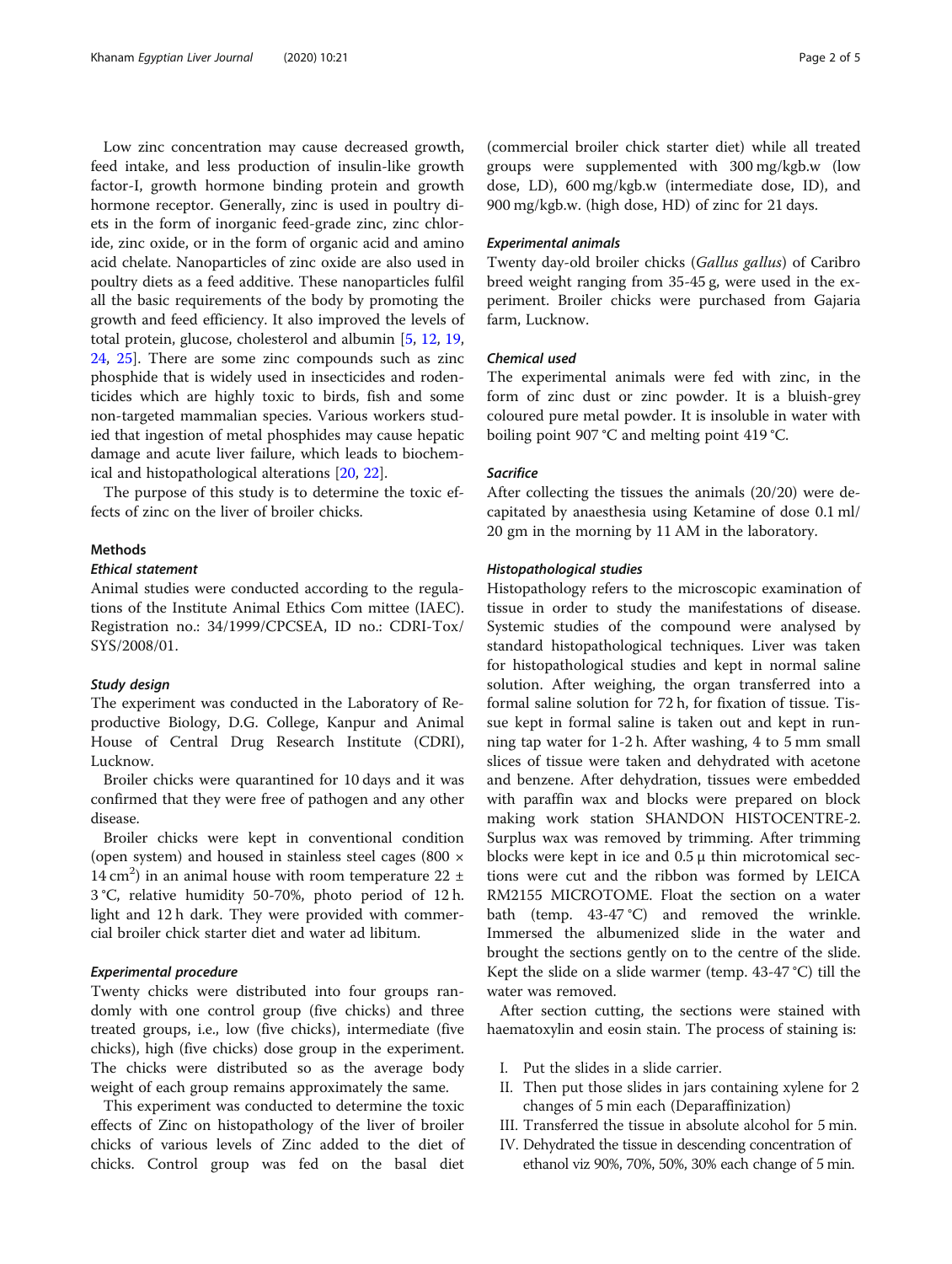

**Plate 1 a** H  $\times$  E staining of liver tissue from control group showed normal structure with no evidence of histopathological changes,  $\times$ 100.  $\mathbf{b}$  H  $\times$  E staining of liver tissue from zinc (low dose) administered broiler chick showed necrosis and liver cell hypertrophy,  $\times$  100. c H  $\times$  E staining of liver tissue from zinc (intermediate dose) administered broiler chicks showed fuzzy liver cells, lymphocytic inflammation and liver cell hypertrophy,  $\times$  100.  $d$  $H \times E$  staining of liver tissue from zinc (high dose) administered broiler chicks showed congestion with connective tissue hyperplasia, bile duct proliferation and liver cell hypertrophy,  $\times$  100

- V. Transferred the slides to a jar containing water.
- VI. Transferred the slides in a jar containing haematoxylin for 3-5 min.
- VII. Transferred the slide under running water for 5 min.
- VIII.Transferred the slide carrier in a jar containing 1% acid alcohol 70% for differentiation 3-4 dips (5 to 30 s).
- IX. Washed under running tap water for 5-10 min.
- X. Transferred the slide carrier into a jar containing 1% eosin for ½ to 1 min.
- XI. Dehydrated the slide in 2 changes of acetone of 1 min at each change.
- XII. Transferred the slide carrier to a jar containing 1:1 xylene:acetone mixture for 1 min.
- XIII.Then transferred the slide carrier to a jar containing xylene.

After staining the sections are mounted with DPX (Deoxy Plasticisor Xylene) and microscopical examination was done by using a compound microscope.

# Results

In this study, the effect of high, intermediate and low concentrations of zinc on the histology of the liver of broiler chicks was investigated. Liver of control birds showed normal structure of central vein, hepatic sinusoids, endothelium, portal vein, sinusoids and kupffer cells, which was influenced by the administration of different doses of zinc (Plate 1a). Following exposure to low dose (300 mg/kg b.w.) (Plate 1b), necrosis and liver cell hypertrophy were found in the liver of birds, but the structure of central vein, hepatic sinusoids, endothelium, portal vein, sinusoids and the kupffer cells as compared to their respective control.

Birds exposed to intermediate dose (600 mg/kg b.w.) (Plate 1c) of zinc it showed the fuzzy liver cells, lymphocytic inflammation and liver cell hypertrophy as compared to control.

Broiler chicks exposed to high dose (900 mg/kg b.w.) of zinc showed pronounced changes in the liver such as congestion of blood vessels, connective tissue hyperplasia, bile duct proliferation, dilation of sinusoids, damaged intercellular contacts between hepatocytes, liver cell hypertrophy and accumulation of inflammatory cells including heterophiles and lymphocytes in the sinusoids of liver as compared to their respective controls (Plate 1d). These results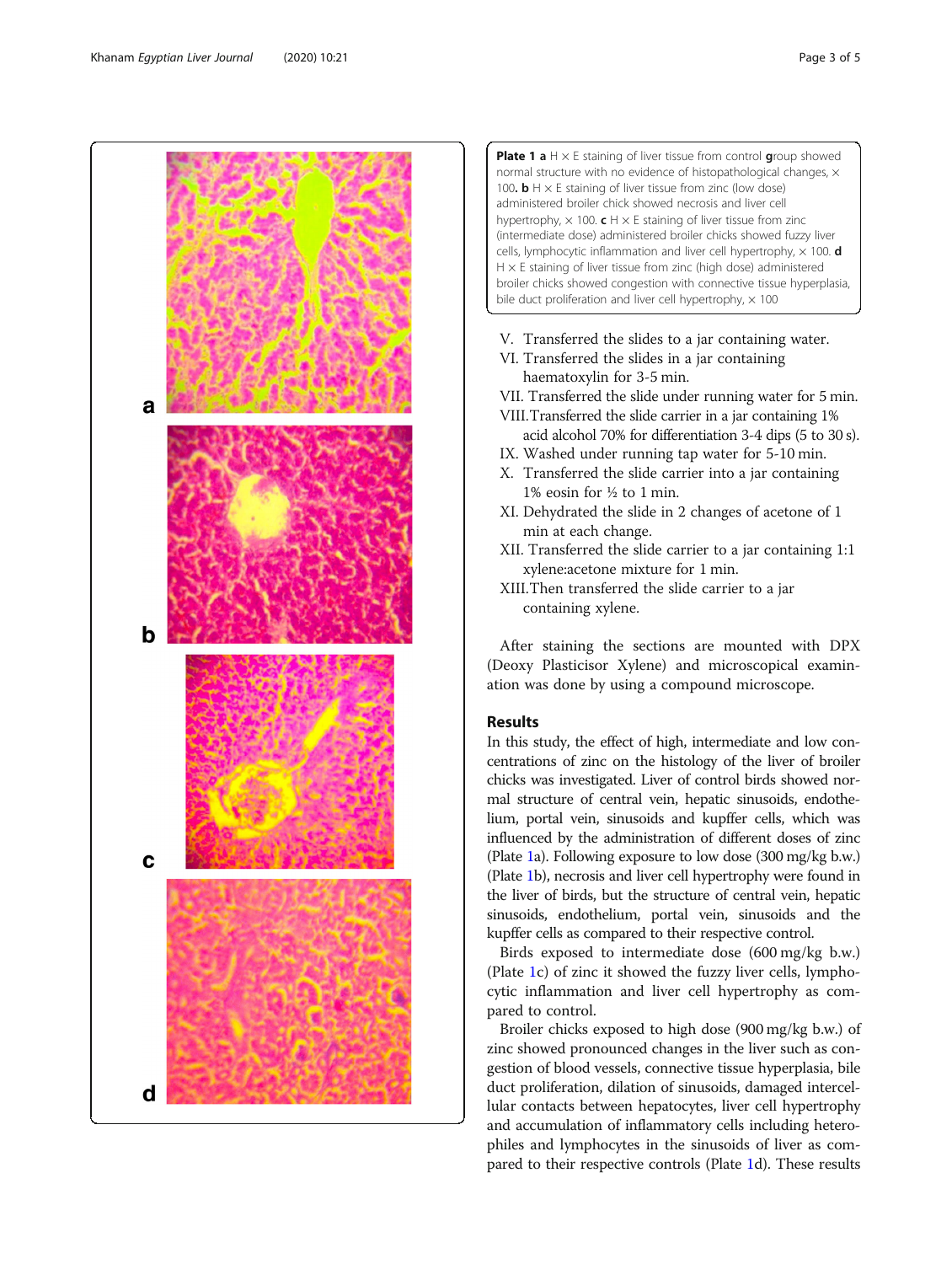<span id="page-3-0"></span>suggest that due to the more accumulation of zinc in the liver of the broiler chicks, the chicks possess more stress and severe histological changes in their liver because the liver is the important site for zinc accumulation.

## **Discussion**

The liver has the critical job of maintaining the body's metabolic homeostasis. This includes the processing of dietary amino acids, carbohydrates, lipids and vitamins: removal of microbes and toxins in splanchnic blood and route to the systemic circulation; synthesis of many plasma proteins; and detoxification and excretion into the bile of endogenous waste products and pollutants xenobiotics. Zinc is an essential trace element which is necessary for normal functioning of more than 300 enzymes. There are several studies available of oral zinc toxicity which includes various zinc-induced physiological changes in humans and animals, including decreases in the activity of copper metalloenzyme , gastrointestinal effects, haematological effects [7, 11, [17](#page-4-0), [21\]](#page-4-0).

Loganathan et al. [\[16](#page-4-0)] have been reported in their study that haemorrhage nuclear pyknosis, degeneration of hepatocytes and severe necrosis in the liver of Labeo rohita exposed to zinc.

Supplementation of zinc causes cirrhotic liver that leads to a decrease in collagen, fibrin and reticulin reported by Dashti et al. [6]. Ruqayah Ali Salman [[18](#page-4-0)] reported that the deposition of amyloid-like substance on the wall of liver sinusoids, infiltration of inflammatory cells such as neutrophils and mononuclear cells, congested blood vessels and replacement of hepatic cords deposition in albino male mice exposed to zinc oxide nanoparticles for 15 days. Loss of normal liver arrangement with dilated congested veins, inflammatory cellular infiltration, necrotic foci between hepatocytes, dilated congested portal vein with the proliferation of bile duct and blood sinusoids with large cytoplasmic vacuoles in hepatocytes in rat induced with zinc oxide for five constitutive days orally  $[1]$ . Li et al.  $[15]$  $[15]$  $[15]$ reported higher egg laying in chickens fed dietary supplementation with additional 24, 48, 72, 96 and 120 mg Zn/ Kg up to 65 weeks of age. Improvement in the food conversion ratio and significant increase in dietary BMC level and body weight was found in broiler supplemented with photogenic mixture in the diet contained equal ratios of black cumin, Moringa oleifera and chicory seeds [2].

## Conclusion

Zinc is widely used in the poultry industry for the growth of broiler chicks, but in the limited amount. If we use zinc in higher than normal amount than it affects the liver and other organs of the body of the chicks. Therefore, it is necessary to take a normal dose of zinc, which helps to improve the proper growth of the chicks.

# Acknowledgements

I am extremely grateful to Dr. R.K. Singh, CDRI, Lucknow, India, who gave me guidance to carry out my research work.

# Authors' contributions

The author(s) read and approved the final manuscript.

# Funding

Not applicable

#### Availability of data and materials

Data sharing not applicable to this article as no datasets were generated or analysed during the current study.

#### Ethics approval and consent to participate

Animal studies were conducted according to the regulations of the Institute Animal Ethics Committee (IAEC). Registration no.: 34/1999/CPCSEA, ID no.: CDRI-Tox/SYS/2008/01.

#### Consent for publication

Not applicable

#### Competing interests

The authors declare that they have competing interests.

#### Received: 17 October 2019 Accepted: 19 March 2020 Published online: 10 June 2020

#### References

- 1. Abdelmonem AH, Marwa MA, Mohammed AS, Marwa MA (2018) Changes in rats' liver structure induced by zinc oxide nanoparticles and the possible protective role of Vitamin E. Int J Human Anatomy 1(3):1–16
- 2. Arif M, Hayat Z, Abd El-Hack ME, Saeed M, Imran HM, Alowaimer AN, Saadeldin IM, Taha AE, Swelum AA (2019) Impacts of supplementing broiler diets with a powder mixture of black cumin, Moringa and chicory seeds. South Afr J Animal Sci 49(3):564–572
- 3. ATSDR (Agency for Toxic Substances and Disease Registry) (1995) Toxicological profile for zinc. Public Health Service, U.S. Department of Health and Human Services, Atlanta
- 4. Christensen J, Jensen D, Christensen T (1996) Effect of dissolved organic carbon on the mobility of cadmium, nickel and zinc in leachate polluted groundwater. Water Research 30:3037–3049
- 5. Chrastinova L, Cobanova K, Chrenkova M, Polacikova M, Foemelova Z, Laukova L, Oondruska A, Pogany SM, Strompfova V, Mlynekova Z, Kalafova A, Gresakova L (2016) Effect of dietary zinc supplementation on nutrients digestibility and fermentation characteristics of caecal content in physiological experiment with young rabbits. Slovak J Anim Sci 49(1):23–31
- 6. Dashti HM, Mathew TC, Jadaon MM, Ashkanani E (1997) Zinc and liver cirrhosis: biochemical and histopathological assessment. Nutrition 13:206– 212
- 7. Davis CD, Milne DB, Nielsen FH (2000) Changes in dietary zinc and copper affect zinc status indicators of postmenopausal women, notably, extracellular superoxide dismutase and amyloid precursor proteins. Am J Clin Nutr 71:781–788
- 8. Faure P, Roussel A, Coudray C, Richard MJ, Halimi S, Favier A (1992) Zinc and insulin sensitivity. Biological Trace Element Res 32:305–310
- 9. Gaizer F (1989) Protonation and zinc complex formation of insulin. Polyhedron 8:2065–2070
- 10. Gao S, Walker W, Dahlgren R (1997) Simultaneous sorption of Cd, Cu, Ni, Zn, Pb, and Cr on soils treated with sewage sludge supernatant. Water Air and Soil Pollution 93:331–345
- 11. Hale WE, May FE, Thomas RG (1988) Effect of zinc supplementation on the development of cardiovascular disease in the elderly. J Nutr Elder 8:49–57
- 12. Handy RD, von der Kammer F, Lead JR, Hassellov M, Owen R, Crane M (2008) The ecotoxicology and chemistry of manufactured nanoparticles. Ecotoxicology 17(4):287–314
- 13. Lewis RJ Sr (1993) Hawley's condensed chemical dictionary, 12th edn. Van Nostrand Rheinhold Co, New York, p 1242
- 14. Liao X, Li W, Zhu Y, Zhang L, Lu L, Lin X, Luo X (2018) Effects of environmental temperature and dietary zinc on egg production